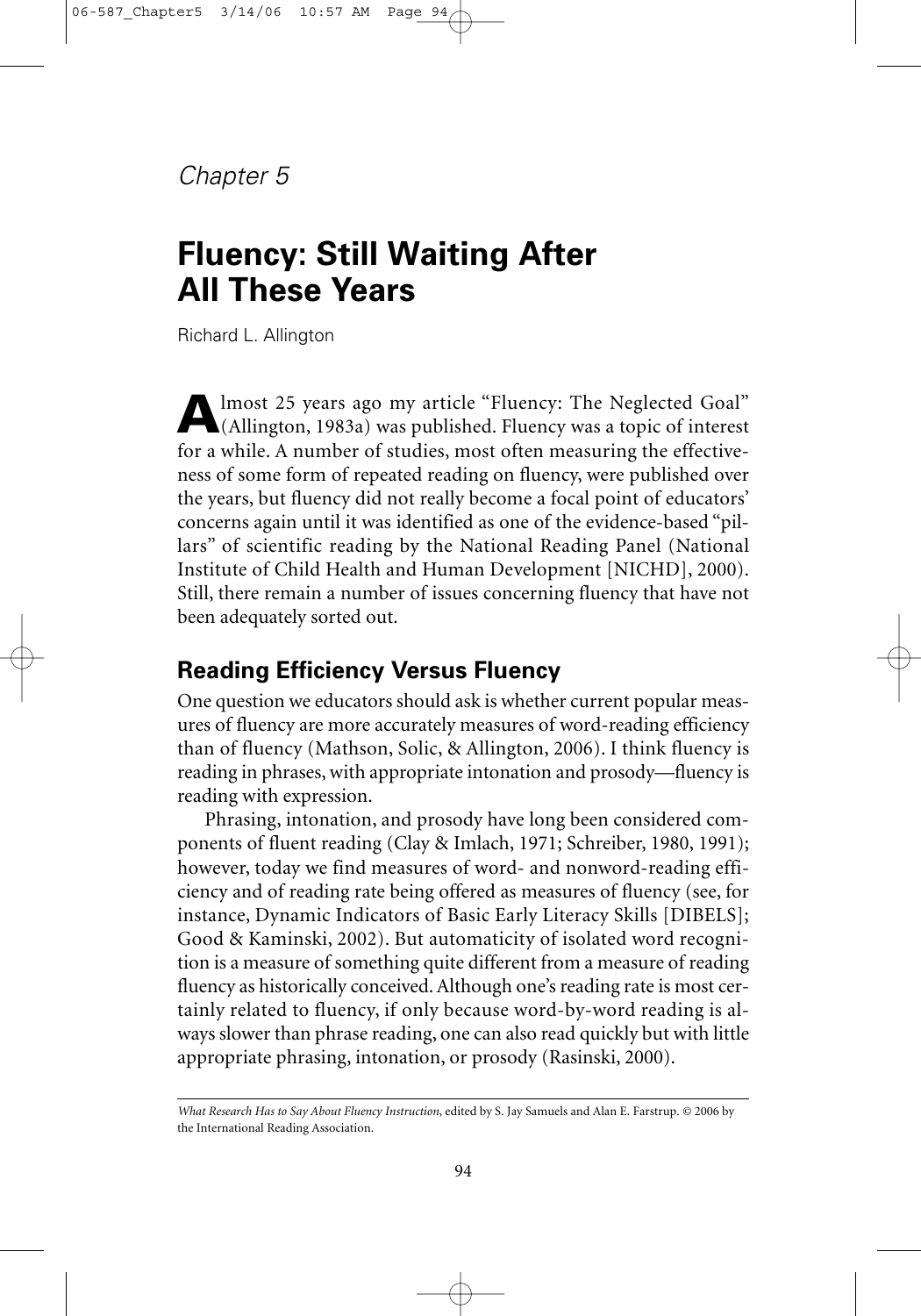Dahl and Samuels (1977) demonstrated that training in rapid word identification did not improve reading fluency or comprehension of texts read. Buly and Valencia (2002) found that one of five students who failed a state fourth-grade reading proficiency test were automatic decoders who read accurately and quickly but with little comprehension. It is not that reading rate, or word-reading efficiency, is unimportant, but that it is something different from reading fluency (Schwanenflugel, Hamilton, Kuhn, Wisenbaker, & Stahl, 2004).

More problematic is the sight of struggling readers practicing speeded reading of lists of nonwords and words in the hopes of improving their DIBELS word-reading efficiency performances. Problematic because, as Schwanenflugel and her colleagues (2004) caution, several studies have convincingly demonstrated that such training simply does not improve text-reading performances. Perhaps this distortion of the notion of what fluency is and how it is developed has resulted in the DIBELS not proving a very reliable predictor of early reading difficulties. Carlisle, Schilling, Scott, and Zeng (2004) found that about half of the second and third graders who were predicted to be reading on level in the spring, based on fall DIBELS performances, were actually performing below the 50th percentile on the Iowa Test of Basic Skills (ITBS) Total Reading in the spring. Such students who prove to be false negatives, particularly on this scale, are of concern because of the implications for their access to needed instruction. Similarly, while DIBELS seems to measure word-reading efficiency fairly reliably, Pressley, Hilden, and Shankland (2005) evaluated DIBELS and found that "DIBELS mispredicts reading performance on other assessments much of the time, and at best is a measure of who reads quickly without regard to whether the reader comprehends what is read" (p. 1).

Fluency, reading in phrases with appropriate intonation and prosody, seems an important characteristic of effective reading. Word-reading efficiency also seems an important, but different, characteristic of effective reading. Although problems with decoding and word-reading automaticity can be linked to reading dysfluency (word-by-word reading) in some cases, several other explanations for children who can read accurately but not fluently will be discussed in the following section.

#### **Sources of Reading Dysfluency**

Dysfluent reading is the opposite of fluent reading. Dysfluent reading is most often rendered as a word-by-word reading of a text with little or no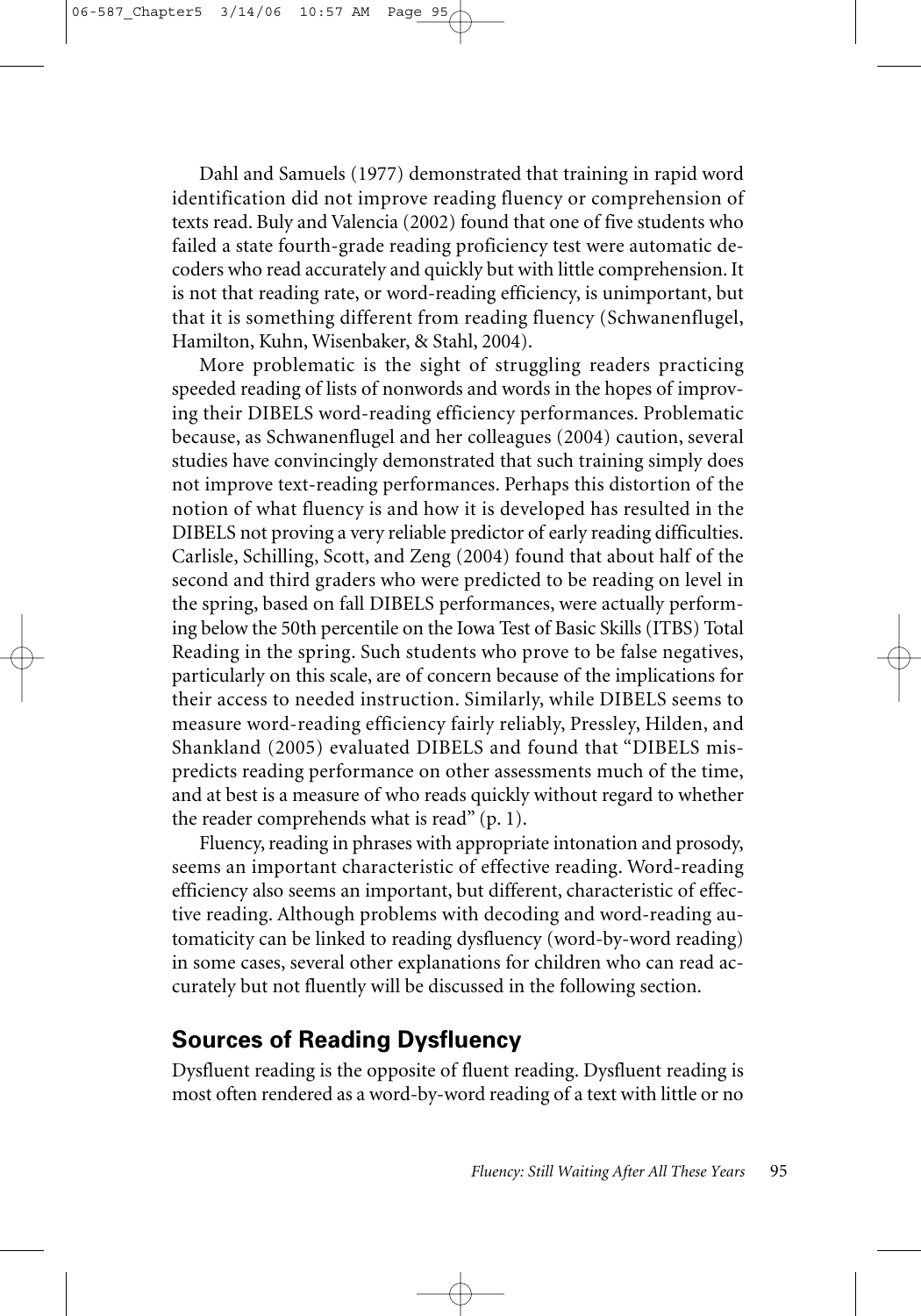phrasing, intonation, or inflection. Dysfluent reading may also be reading in clumps of words but not reading phrases or reading fast and accurately but with no intonational variation, with little or no phrasing. Dysfluent reading simply sounds awkward.

#### The Role of Instruction

I think that word-by-word reading may be a learned adaptive response to a specific type of instructional setting (Allington, 1980, 1983b). Children read word-by-word when they have been trained to rely on an external monitor (the teacher, aide, or other students) rather than to selfregulate when reading aloud. So how is this dependence learned?

Several researchers have documented that teachers are more likely to have lower achieving readers read aloud than the better readers (Allington, 1983b; Chinn, Waggoner, Anderson, Schommer, & Wilkinson, 1993; Hiebert, 1983). Often this reading aloud occurs during a directed reading lesson when each child reads aloud a bit, in turn. In these lessons teachers are far more likely to interrupt the lower achieving readers than the higher achieving readers, to interrupt poor readers more quickly, and to have the interruption focus on "sounding words out" (Allington, 1980; Chinn et al., 1993; Hoffman et al., 1984). Teachers also allow other readers to interrupt struggling readers, while discouraging such interruptions when better readers read aloud (Eder & Felmlee, 1984). In other words, we have good evidence that teachers typically interact differently with students who differ in reading proficiency. They not only interact differently, but they also organize reading lessons differently.

The evidence indicates that struggling readers are more likely than better readers

- to be reading material that is difficult for them,
- to be asked to read orally,
- to have their attention focused on accuracy rather than comprehension,
- to be interrupted when they misread a word,
- to be interrupted more quickly,
- to pause while reading and wait for a teacher to prompt, and
- to be told to sound out a word.

And evidence also indicates that better readers are more likely than struggling readers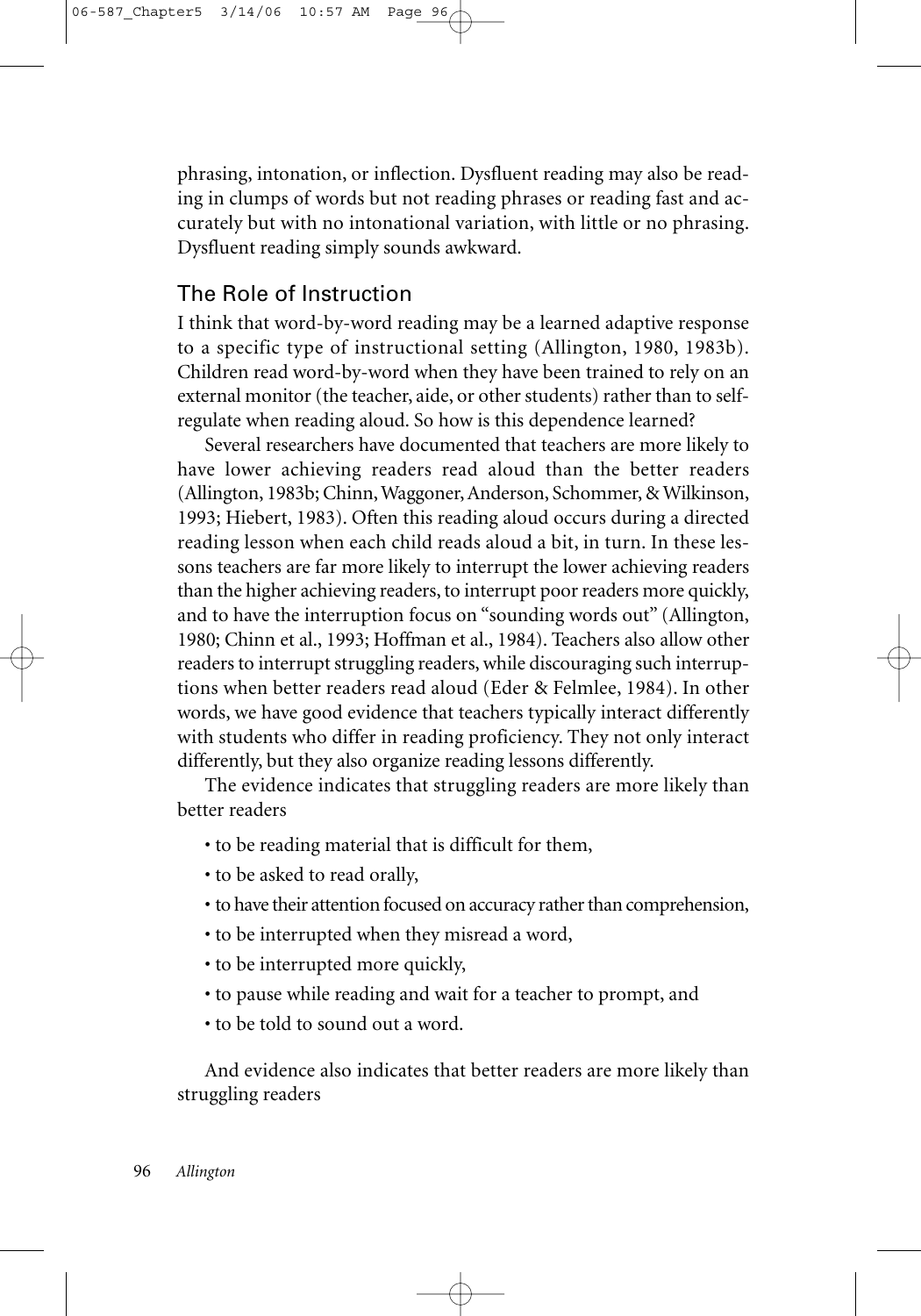- to be reading material of an appropriate level of difficulty,
- to be asked to read silently,
- to be expected to self-monitor and self-correct,
- to have attention focused on understanding,
- to be interrupted only after a wait period or at end of sentence, and
- to be asked to reread or to cross-check when interrupted.

Given such different reading lessons, is it surprising that struggling readers begin to read differently, hesitantly? I describe the word-by-word reading as a learned behavior, a "checking the traffic" response (Allington, 2006). Given a steady stream of rapid, external interruptions, struggling readers begin to read with an anticipation of interruptions reading word-by-word. In some classrooms, you can observe an audible "Um-huh" from the teacher after a struggling reader pronounces each word. In some severe cases, the struggling reader actually looks up from the text to check with the teacher after every word is read.

I will suggest that this hesitation is a trained behavior and not an indication of any skills deficit in particular. Some have argued that wordby-word reading indicates inadequate development of sight vocabulary or limited decoding proficiency. But a number of studies have indicated that older struggling readers—those dysfluent, word-by-word readers often know more sight words and have more phonics skills when compared to younger better readers. At the same time, the younger better readers read more fluently and with better self-monitoring (Allington, 1983b). Other studies have shown that training struggling readers to recognize words faster had little positive effect on reading fluency or overall reading achievement (Dahl & Samuels, 1977; Kuhn & Stahl, 2003).

What does seem effective is providing struggling readers with lots of opportunity to develop self-monitoring skills and strategies (Kuhn, 2005a, 2005b; Samuels, 2002). Thus, teachers would offer lessons more like those offered better readers: Reading from appropriately difficult texts, more opportunities to read silently, and more opportunities to select texts they find interesting. When reading aloud teachers would reduce or delay interruptions when word recognition breaks down, focus student attention on self-monitoring and on understanding what was read. Although each of these shifts seems important, most are dependent on the first—providing appropriate texts.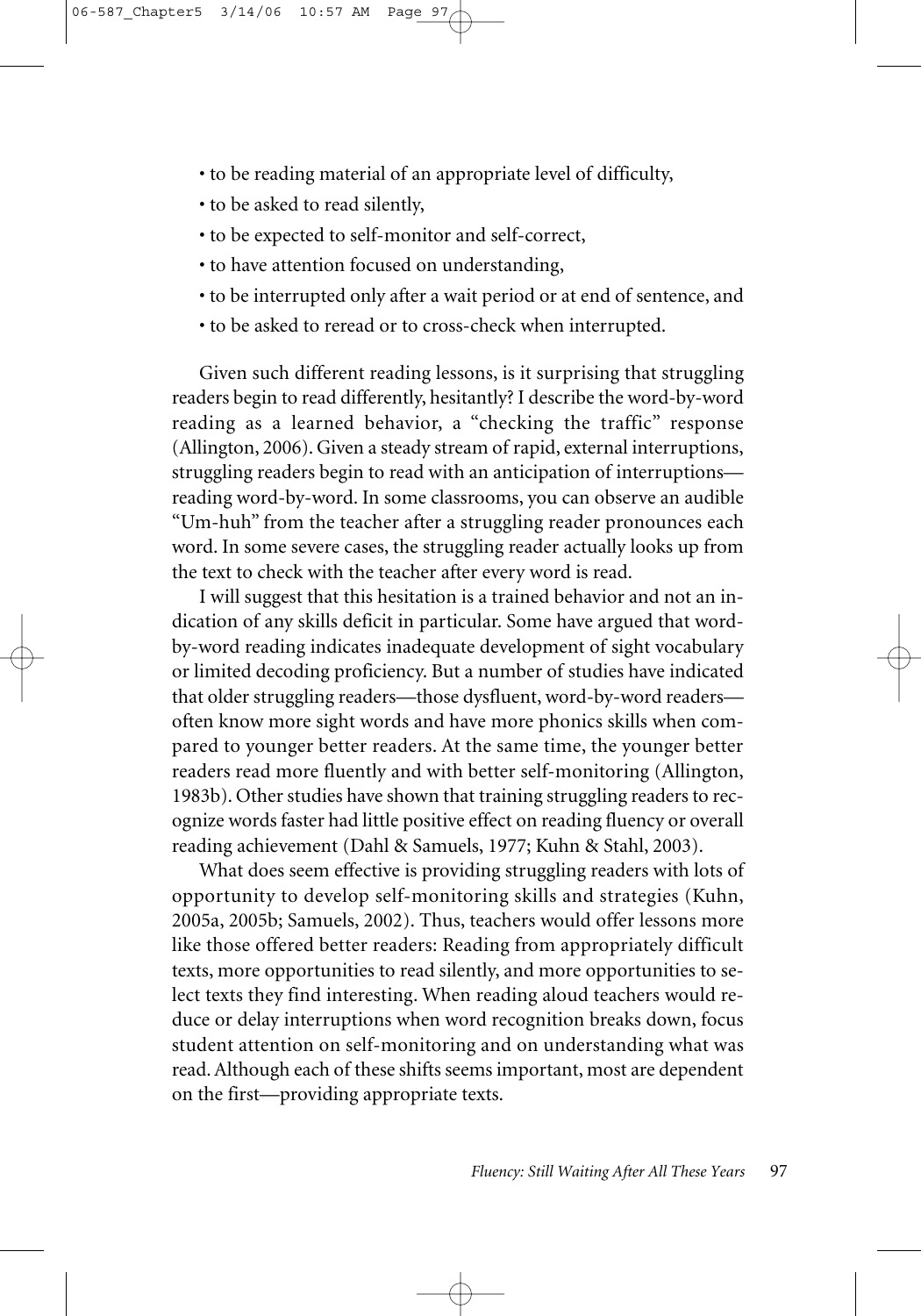#### The Role of High-Success Reading Experiences

I think some children fail to develop adequate fluency for another reason: They have had limited reading practice, particularly practice in high-success texts. High-success reading experiences are characterized by accurate, fluent reading with good understanding of the text that was read. It is this sort of reading that too often seems in short supply in the reading experiences of struggling readers. However, I know of no experimental research directly testing the hypothesis that a steady diet of too-hard texts fosters dysfluency. Designing such a study—at least one following the federal criteria for scientific research—would create some ethical concerns. That is, given the known power of placing children in appropriately difficult text, providing a steady diet of too-hard texts to some randomly selected children (control group) and a diet of appropriately difficult texts to other randomly selected children (experimental group) would seem to violate the basic ethical principle of "Knowingly, do no harm."

Nonetheless, the widespread evidence from natural experiments studies of the naturally occurring variation that exists from classroom to classroom—that struggling readers typically read less and that they are often placed in texts that are too hard, as well as the commonness of fluency problems in these students, suggests that the "checking-thetraffic" and high-success reading practice hypotheses deserve consideration. I do know from my clinical experiences that providing children access with appropriately leveled texts and a noninterruptive reading environment typically produces profound changes in reading fluency and self-monitoring.

#### The Role of Reading Volume

Modifying the reading lessons so that there is a greater focus on selfregulating and on ensuring that struggling readers have texts they can read accurately, fluently, and with understanding is critical if we want to enhance fluency. But as I have suggested (Allington, 2006), another critical step in designing interventions for struggling readers begins with ensuring that these students engage in at least as much reading activity as their more successful peers. As Guthrie (2004) has noted, virtually every study of reading volume indicates that struggling readers engage in far less reading activity than do more successful readers. The work of Share and Stanovich (1995) and Stanovich and West (1989) suggests that it is extensive engagement in high-success reading activity that provides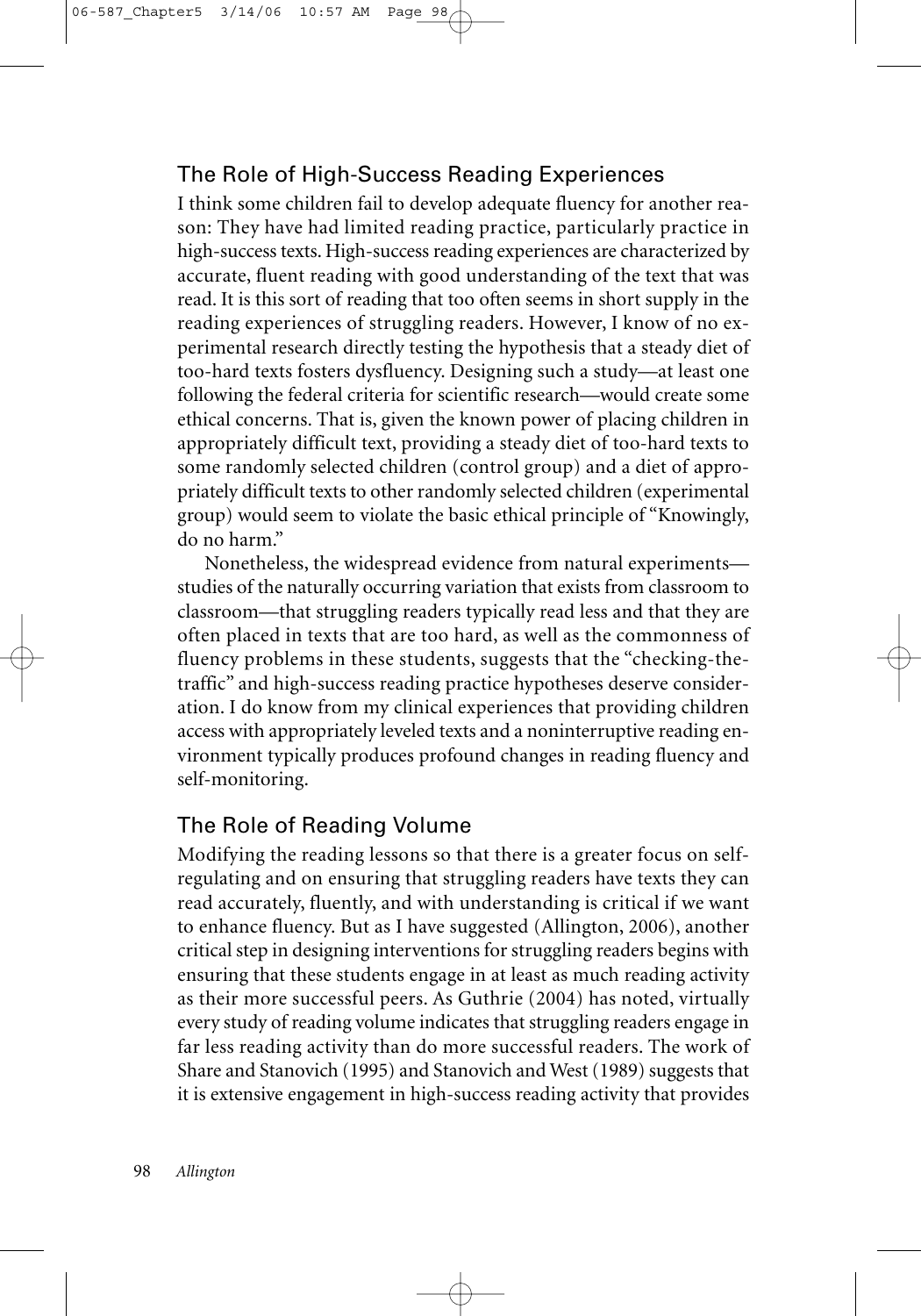the opportunity for readers to consolidate the various skills and components of proficient reading. With little high-success practice, readers simply fail to develop the proficiencies that are essential for skilled, autonomous reading.

There exists support for an important role for reading volume in several studies of reading fluency, especially the studies of the repeatedreading technique. A bountiful supply of research on the positive effects of the repeated-reading procedure in fostering fluency exists (Kuhn & Stahl, 2003; NICHD, 2000). However, much of that research is fundamentally flawed because few studies had the control groups engaged in reading while the experimental students engaged in repeated readings of texts. As Kuhn and Stahl (2003) first noted, it may be the more extensive reading practice that fostered fluency rather than practice repeatedly reading the same texts. In the few studies that had the control groups engage in independent reading while the experimental students engaged in repeated reading, the two activities have produced comparable fluency and word-recognition gains (cf. Rashotte & Torgesen, 1985). Thus, simply increasing the volume of reading produced the same positive effects of reading fluency and word recognition as the repeated-reading technique. But little has been written about the role of reading volume in fostering fluency or broader reading proficiencies.

In addition, Kuhn (2005a, 2005b) found that extensive independentreading activity produced comprehension gains that the repeatedreading technique did not. She notes that though fluency is important, fluent reading does not automatically ensure comprehension. Furthermore, a focus on simply reading fluently in repeated-reading interventions may bias students in a manner that undermines developing an intention to understand what is being read. Repeated-reading interventions would seem to benefit from a more viable comprehension component than has been typically provided.

Extensive engagement in high-success reading activity seems an essential factor in fostering proficient reading (Share & Stanovich, 1995). More-than-sufficient evidence illustrates the impacts of reading volume to seriously consider whether the fundamental problem faced by dysfluent readers is simply one of limited high-success reading practice (Guthrie, 2004). If struggling readers are typically engaged in far less reading activity (as virtually every study on the topic demonstrates) and substantially less high-success reading practice, then one does not have to invoke pseudoscientific explanations such as attention deficits,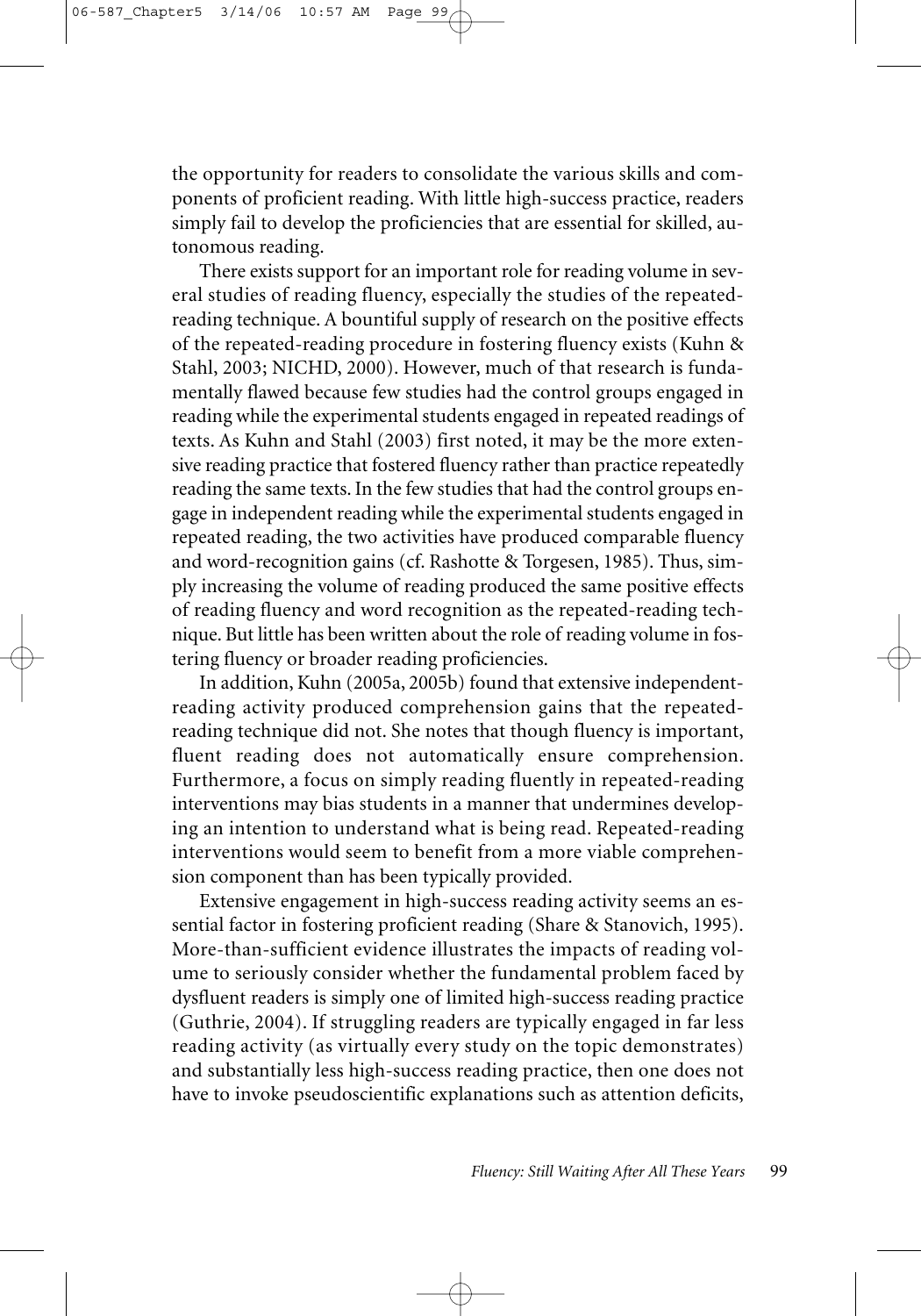learning disabilities, or neurological damage or deficiencies to explain why few struggling readers ever become active, engaged, and proficient readers.

## **Looking at Struggling Readers in Your School**

The importance of high-success reading activity has its own fairly extensive research base (Allington, 2006). But only the best readers in most schools actually engage in huge amounts of high-success reading. These are the children reading above grade level who have desks filled with grade-level texts, ones they can read accurately, fluently, and with strong comprehension. It is the average and struggling readers who more often consume a steady diet of less successful reading.

Consider a third grader in your school who reads at the early secondgrade level. Does she have a third-grade–level basal reader, a third-grade core trade book, a third-grade science book, and a third-grade social studies book in her desk—and in her hands all day long? Do we really need a psychologist to explain why she is not making much progress in school? To explain why she reads dysfluently? With little comprehension? Why she seems unmotivated to read much voluntarily? Even if she participates in a supplemental intervention program that provides 30 minutes of daily lessons and practice in appropriately difficult texts, she returns to a classroom and her desk filled with books she cannot read successfully. And she still has 300 minutes of instruction every day in texts that are inappropriately difficult.

Too often, even participating in a supplemental intervention program does little to optimize matching struggling readers with appropriate texts. O'Connor and colleagues (2002) indicate that in many school systems the supplementary intervention lessons use the grade-level texts that are found in the struggling reader's desk. Their randomized field experiment demonstrated that providing daily intervention lessons using those grade-level texts was not nearly as successful as providing daily lessons using texts matched to the reading level of the struggling readers. Given that selecting texts that are of appropriate complexity for the learners is the first step in the design of effective instruction, O'Connor and colleagues wonder why anyone would think that matching intervention texts to readers would not also be the first step in planning effective intervention. I wonder also and likewise routinely observe support personnel attempting to drag some struggling reader through a text he or she should never have been given in the first place.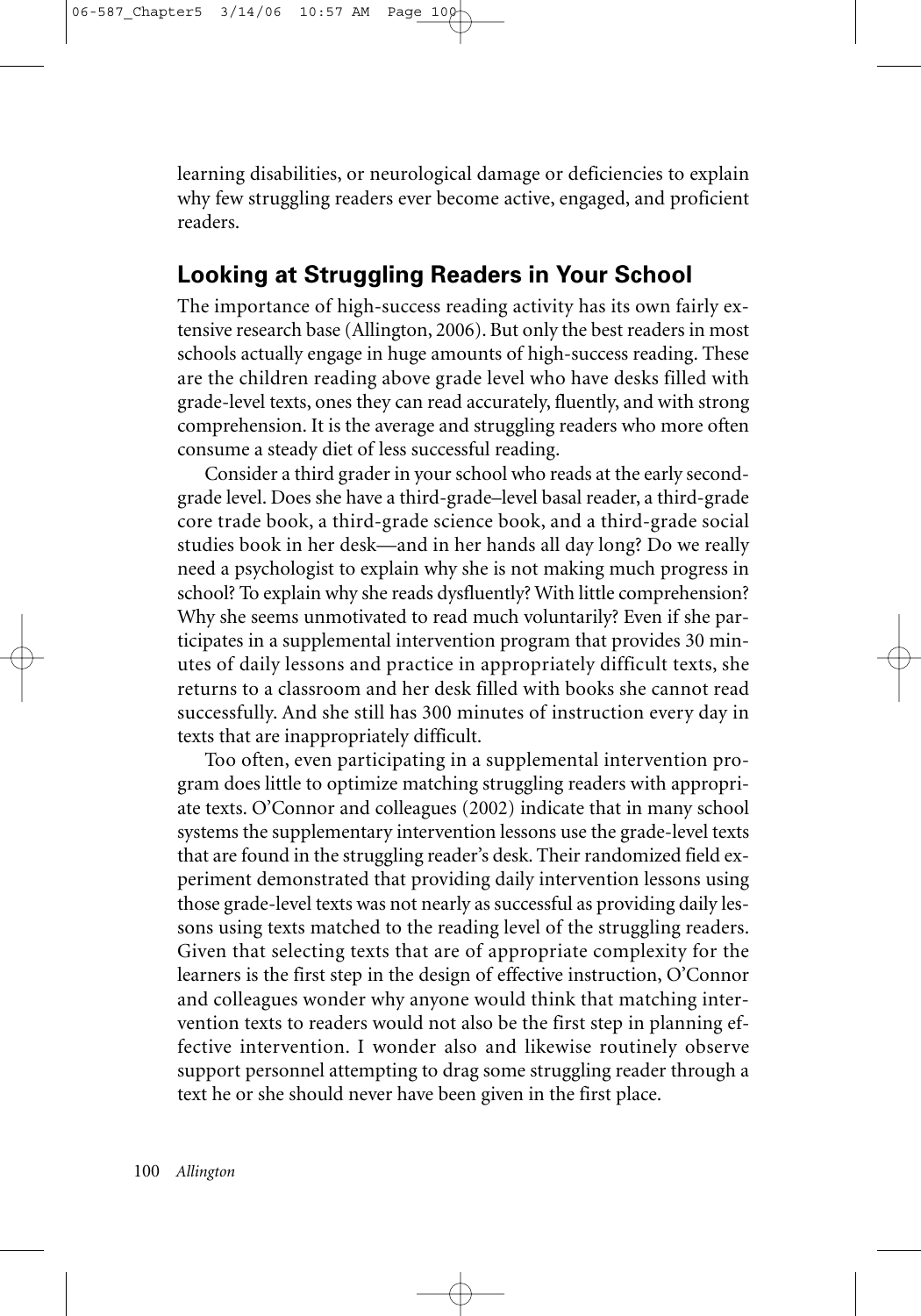I have never encountered a theory that suggests that matching texts to kids is only important for achieving students but that struggling students will do well with too-hard texts. No empirical evidence supports such lesson design either. All readers need texts of appropriate complexity for their lessons and practice. But for some reason many schools seem to be enamored with providing too-hard texts for students, especially struggling readers; for example, consider the current antiscientific emphasis on placing all students in a grade-level reading program and providing whole-class lessons as a way to enhance reading achievement. Do struggling readers in your school have high-success texts in their hands all day long? For every subject area? Or do those struggling readers have mostly too-difficult texts in their desks and in their hands?

Adults prefer easy, high-success, reading. No adult has ever decided not to read the new John Grisham novel because the last one was "too easy"—with too few hard words or with too few passages that required several rereadings to comprehend. If adults preferred hard reading, you would not be able to sell *People* magazine, *Entertainment Weekly*, or *The National Enquirer*. Instead, adults would be purchasing *Scientific American*, *The Economist*, and the *Financial Times*.

Learning to read requires huge amounts of highly successful and engaging practice (Guthrie, 2004; Share & Stanovich, 1995). We might begin to redesign our reading lessons (and our science and social studies lessons) in ways that ensure that all students have easy, frequent access to texts that provide high-success practice, engaging content (Guthrie & Humenick, 2004), and opportunities for literate conversation about those texts (Johnston, 2004).

#### **Conclusions**

I do believe reading with fluency is important. But I also believe that many, if not most, students who exhibit dysfluent reading are but products of poorly designed instructional environments. Too often these are children who sit all day in classrooms and rarely have texts in their hands they can read accurately, fluently, and with understanding. These are too often children whose dysfluency is but a signal that they have been routinely given the wrong texts, texts that are too difficult. They often then avoid even trying to read these texts, but when they do read them they struggle. And then they are subjected to almost continuous external interruptions and corrections until the instructional environment has disabled them.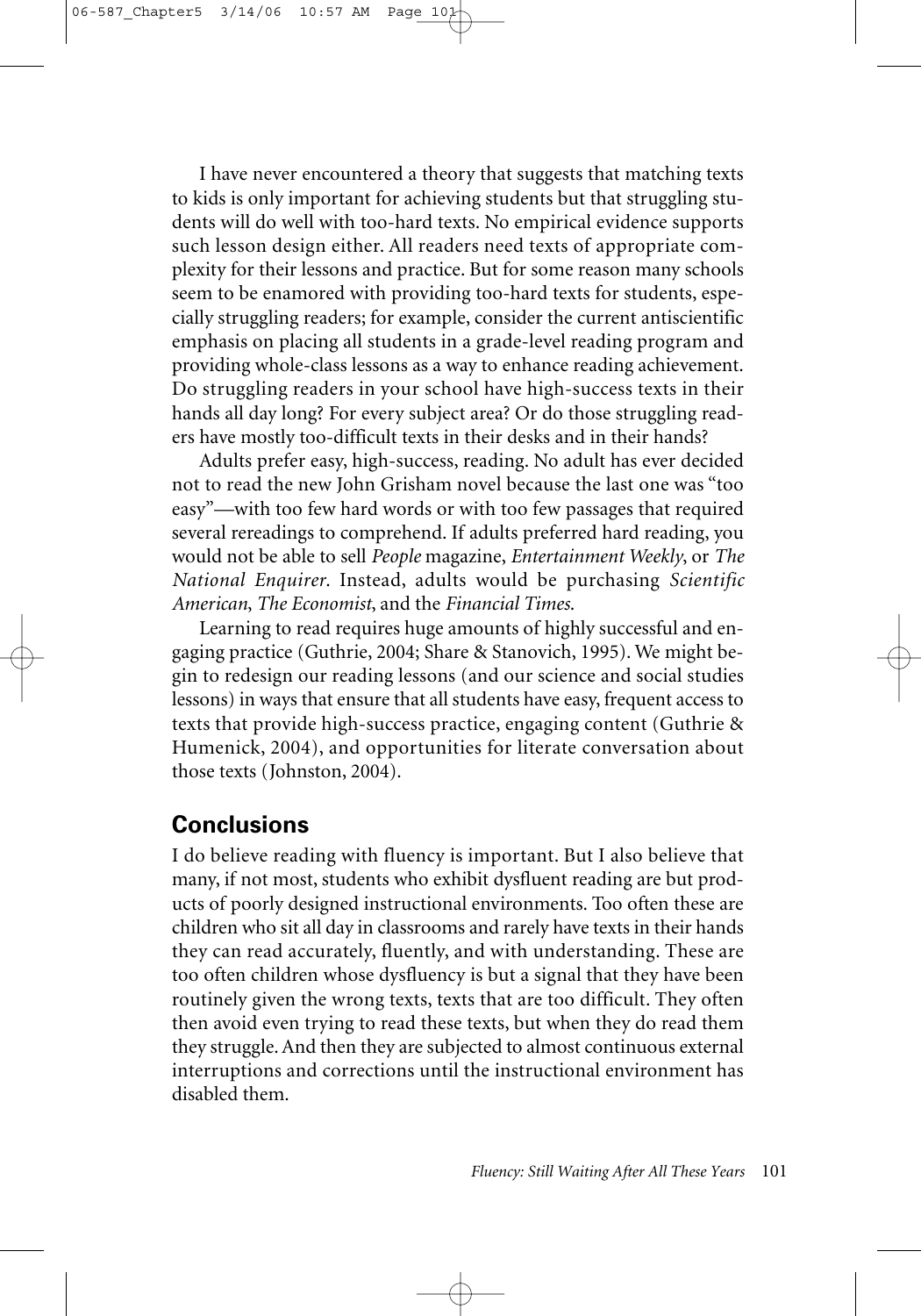The intervention that I would propose is straightforward. Provide these children with high-success reading experiences all day long. Fill their desks with books that they can read accurately, fluently, and with understanding. Once a day we might give them slightly harder texts in a guidedreading setting. Guided reading that uses shared-book experiences (Reutzel, Hollingsworth, & Eldredge, 1994), for instance, can help ease students into high-success reading of those texts. Provide a few minutes of explicit and powerful demonstrations of useful decoding, self-regulating, and comprehension strategies. Make sure the classroom has a huge supply of interesting texts at levels of complexity that will allow these students to engage in extended independent reading (Guthrie, 2004).

I might make some short-term use of strategies such as repeated reading. But only in the short term (say two to three weeks). My goal with repeated readings would be to help dysfluent readers begin to understand what fluent reading feels like. But these repeated-reading lessons should also focus on understanding what is being read (Kuhn, 2005a; Stayter & Allington, 1991). After years of reading word by word, some students may need repeated-reading training to begin to break a long-standing habit brought on by poorly designed instruction and poorly thought-out reading curriculum (whole-class lessons in a gradelevel reading series, for instance).

After a few weeks, I would drop repeated reading and concentrate on ensuring that struggling readers read more each day than my normally developing readers (a necessity if they are ever to close the gap). Furthermore, even while I was having the two weeks of 15–20 minutes of repeated reading each day, I would work to enhance the volume of reading across the school day for the struggling readers. How much time should be spent reading during the school day? That is a question yet to be answered experimentally. But the research available from natural experiments suggests 90–120 minutes of daily high-success reading activity in school is a minimal target (Allington, 2006; Guthrie, 2004). So we should work to ensure that the design of reading lessons for struggling readers, both classroom and intervention lessons, ensures this minimal volume of successful practice.

Reading fluency is once again a topic of interest. But much remains to learn about the role of reading fluency in reading acquisition, how to best foster reading fluency, and how to ensure that fostering reading fluency also enhances reading comprehension, motivation, and proficiency. We also need to better understand how our instructional inter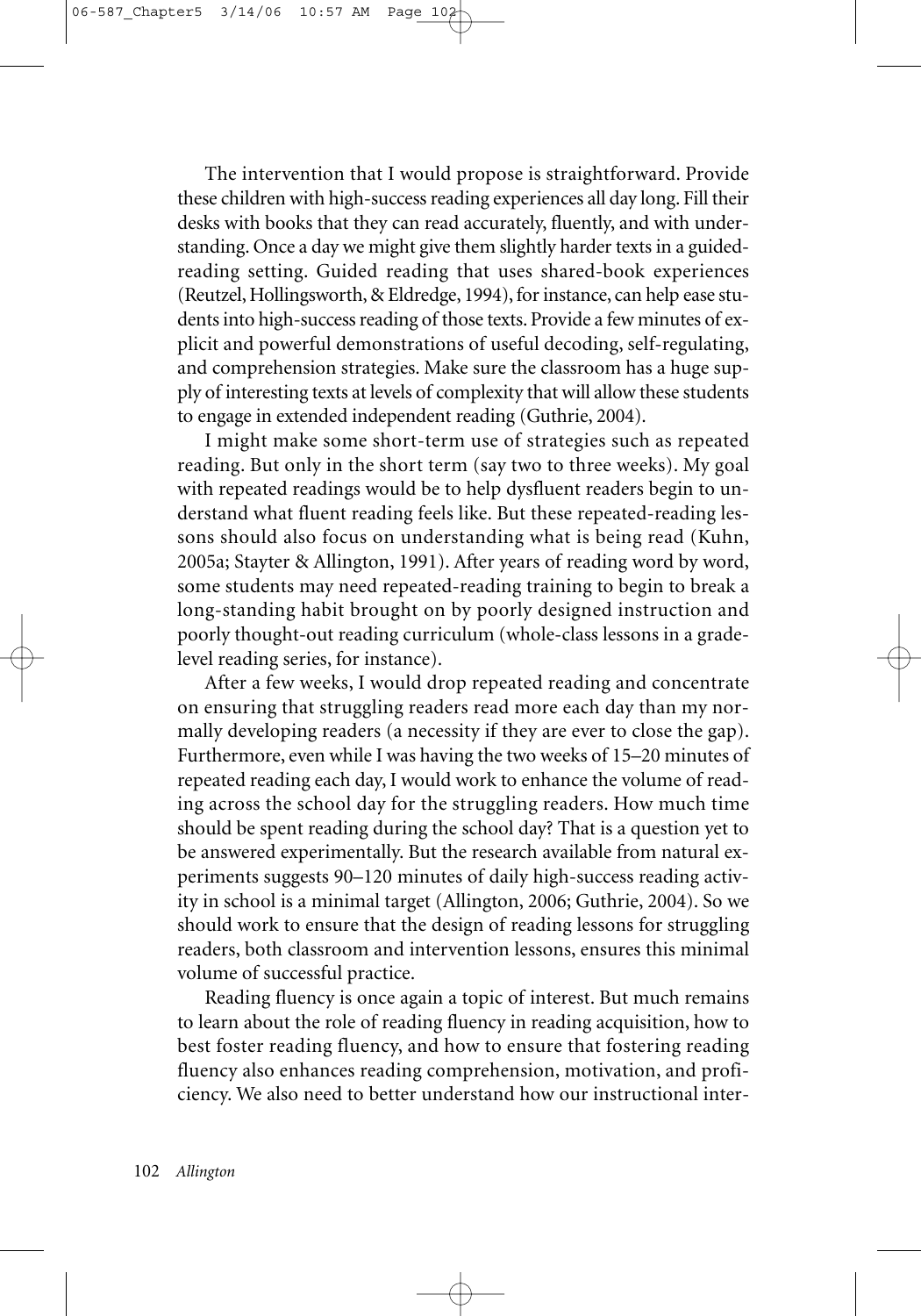actions might undermine self-regulation and agency and create readers who read dysfluently, with little understanding and little motivation to read voluntarily. We know a little about fluency, but a little knowledge can be a dangerous thing.

#### Questions for Discussion

- 1. If you selected 10 struggling readers in your school, how many would have a desk full of texts they could read accurately, fluently, and with understanding?
- 2. If you observed 10 reading lessons offered to struggling readers, how many lessons would provide support for developing selfregulation while reading? How many lessons would be characterized by immediate and frequent interruptions of struggling readers' performances?
- 3. How many second-grade–level books does the typical fourth-grade classroom have for struggling fourth-grade readers to read? Is it less than 100 books?
- 4. How many struggling readers actually read more than the better readers every day in school? How many read less? Much less?

#### **REFERENCES**

- Allington, R.L. (1980). Teacher interruption behaviors during primary grade oral reading. *Journal of Educational Psychology*, *72*, 371–377.
- Allington, R.L. (1983a). Fluency: The neglected goal. *The Reading Teacher*, *36*, 556–561.
- Allington, R.L. (1983b). The reading instruction provided readers of differing abilities. *The Elementary School Journal*, *83*, 548–559.
- Allington, R.L. (2006). *What really matters for struggling readers: Designing research-based programs* (2nd ed.). Boston: Allyn & Bacon.
- Buly, M.R., & Valencia, S.W. (2002). Below the bar: Profiles of students who fail state reading assessments. *Educational Evaluation & Policy Analysis*, *24*, 219–239.
- Carlisle, J.F., Schilling, S.G., Scott, S.E., & Zeng, J. (2004). *Do fluency measures predict reading achievement? Results from the 2002–2003 school year in Michigan's Reading First schools*. Ann Arbor: University of Michigan.
- Chinn, C.A., Waggoner, M., Anderson, R.C., Schommer, M., & Wilkinson, I. (1993). Situated actions during reading lessons: A microanalysis of oral reading error episodes. *American Educational Research Journal*, *30*, 361–392.
- Clay, M.M., & Imlach, R.H. (1971). Juncture, pitch, and stress as reading behavior variables. *Journal of Verbal Learning and Verbal Behavior*, *10*, 133–139.
- Dahl, P.R., & Samuels, S.J. (1977). An experimental program for teaching high-speed word recognition and comprehension skills. In J. Button, T. Lovitt, & T. Rowland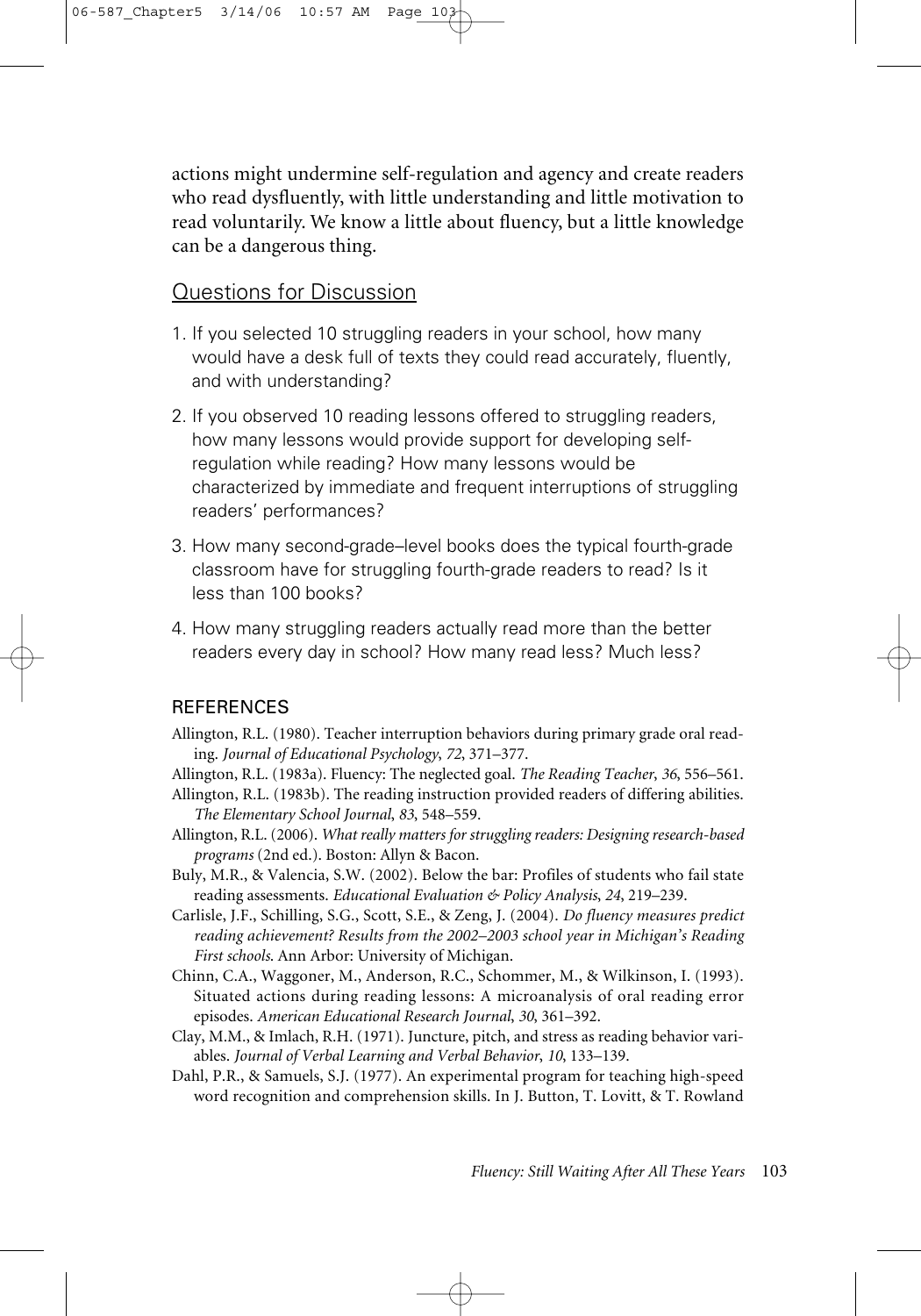(Eds.), *Communications research in learning disabilities and mental retardation* (pp. 33–65). Baltimore: University Park Press.

- Eder, D., & Felmlee, D. (1984). The development of attention norms in ability groups. In P.L. Peterson, L.C. Wilkinson, & M. Hallinan (Eds.), *The social context of instruction: Group organization and group process* (pp. 171–193). New York: Academic.
- Good, R.H., & Kaminski, R.A. (Eds.). (2002). *Dynamic Indicators of Basic Early Literacy Skills*(6th ed.). Eugene, OR: Institute for the Development of Educational Achievement.
- Guthrie, J.T. (2004). Teaching for literacy engagement. *Journal of Literacy Research*, *36*, 1–28.
- Guthrie, J.T., & Humenick, N.M. (2004). Motivating students to read: Evidence for classroom practices that increase motivation and achievement. In P. McCardle & V. Chhabra (Eds.), *The voice of evidence in reading research* (pp. 329–354). Baltimore: Paul H. Brookes.
- Hiebert, E.H. (1983). An examination of ability grouping for reading instruction. *Reading Research Quarterly*, *18*, 231–255.
- Hoffman, J.V., O'Neal, S., Kastler, L., Clements, R., Segel, K., & Nash, M.F. (1984). Guided oral reading and miscue focused verbal feedback in second-grade classrooms. *Reading Research Quarterly*, *19*, 367–384.
- Johnston, P.H. (2004). *Choice words: How our language affects children's learning*. York, ME: Stenhouse.
- Kuhn, M.R. (2005a). A comparative study of small group fluency instruction. *Reading Psychology*, *26*, 127–146.
- Kuhn, M.R. (2005b). Helping students become accurate, expressive readers: Fluency instruction for small groups. *The Reading Teacher*, *58*, 338–344.
- Kuhn, M.R., & Stahl, S.A. (2003). Fluency: A review of developmental and remedial practices. *Journal of Educational Psychology*, *95*, 3–21.
- Mathson, D.V., Solic, K.L., & Allington, R.L. (2006). Hijacking fluency and instructionally informative assessment. In T. Rasinski, C. Blachowicz, & K. Lems (Eds.), *Fluency instruction: Research-based best practices* (pp. 109–116). New York: Guilford.
- National Institute of Child Health and Human Development. (2000). *Report of the National Reading Panel. Teaching children to read: An evidence-based assessment of the scientific research literature on reading and its implications for reading instruction* (NIH Publication No. 00-4769). Washington, DC: U.S. Government Printing Office.
- O'Connor, R.E., Bell, K.M., Harty, K.R., Larkin, L.K., Sackor, S.M., & Zigmond, N. (2002). Teaching reading to poor readers in the intermediate grades: A comparison of text difficulty. *Journal of Educational Psychology*, *94*(3), 474–485.
- Pressley, M., Hilden, K., & Shankland, R. (2005). *An evaluation of end-of-grade 3 Dynamic Indicators of Basic Early Literacy Skills (DIBELS): Speed reading without comprehension, predicting little*. East Lansing: Michigan State University Literacy Achievement Research Center.
- Rashotte, C.A., & Torgesen, J.K. (1985). Repeated reading and reading fluency in learning disabled children. *Reading Research Quarterly*, *20*, 180–189.
- Rasinski, T.V. (2000). Speed does matter in reading. *The Reading Teacher*, *54*, 146–151.
- Reutzel, D.R., Hollingsworth, P.M., & Eldredge, J.L. (1994). Oral reading instruction: The impact on student reading development. *Reading Research Quarterly*, *29*, 40–65.